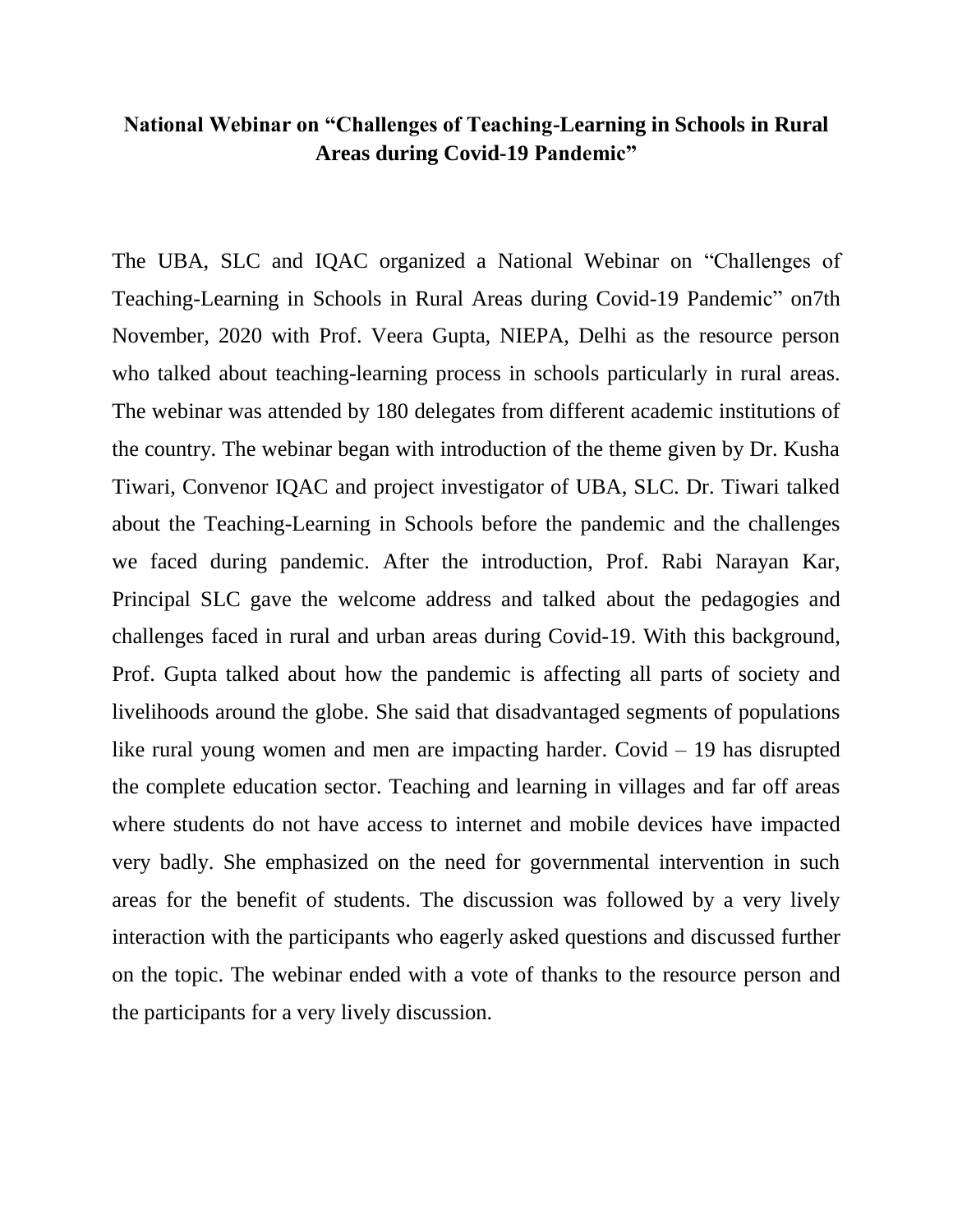





**SLC** (University of Delhi) **Shyam Lal College** 

# **UBA & IQAC**

### organize

## राष्ट्रीय वेबिनार / National webinar

**Challenges of Teaching-Learning in Schools in Rural Areas** during Covid-19 Pandemic

> On Date: November 7, 2020 Time: 11:00 AM Onwards

प्रख्यात वक्ता / Eminent Speaker



**Prof. Veera Gupta** (NIEPA, Delhi)

Registration Link: https://forms.gle/CsTrThXPYeGkWzdL7

**Dr. Kusha Tiwari** (Coordinator UBA & IQAC, SLC) Prof. Rabi Narayan Kar (Principal, SLC)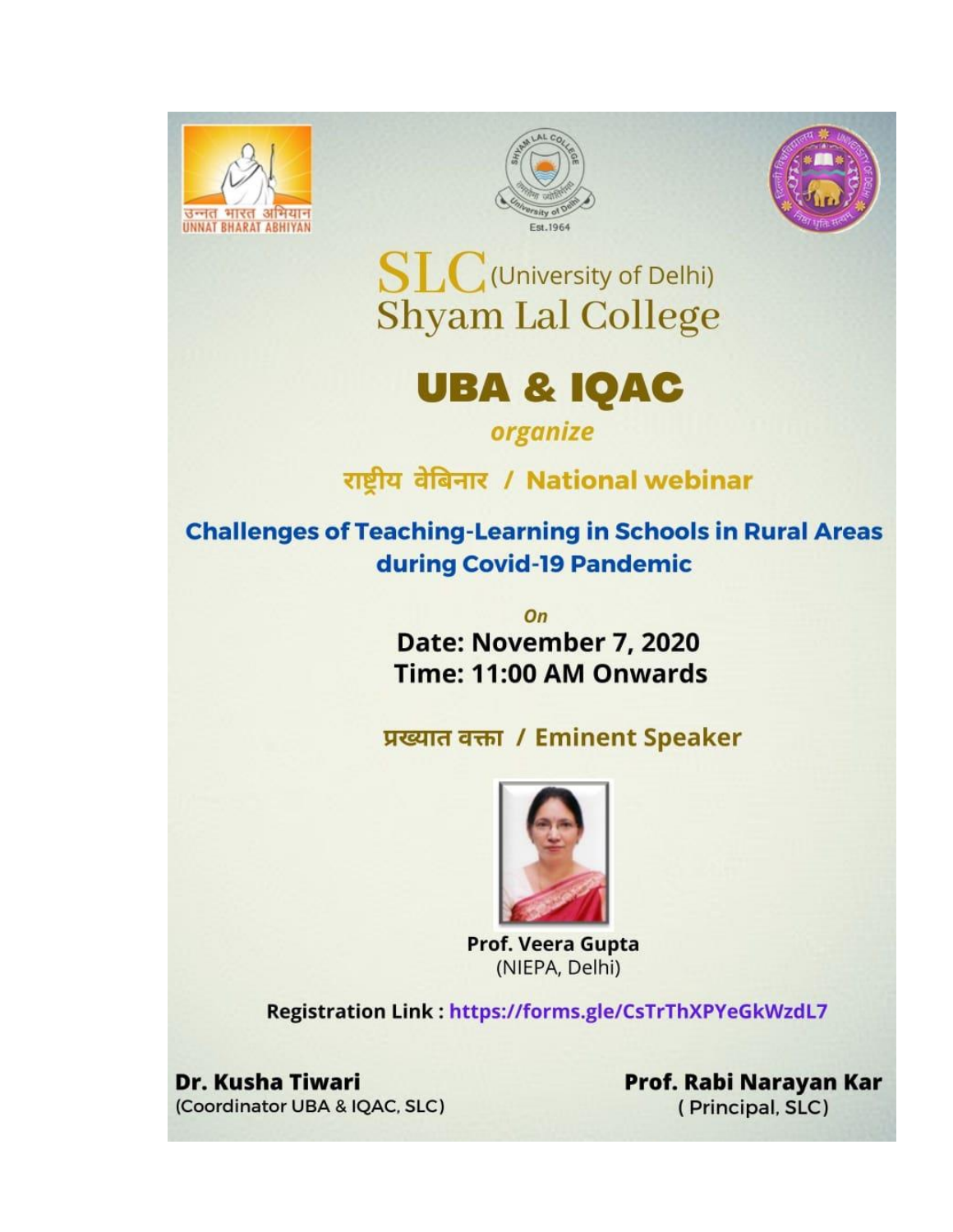